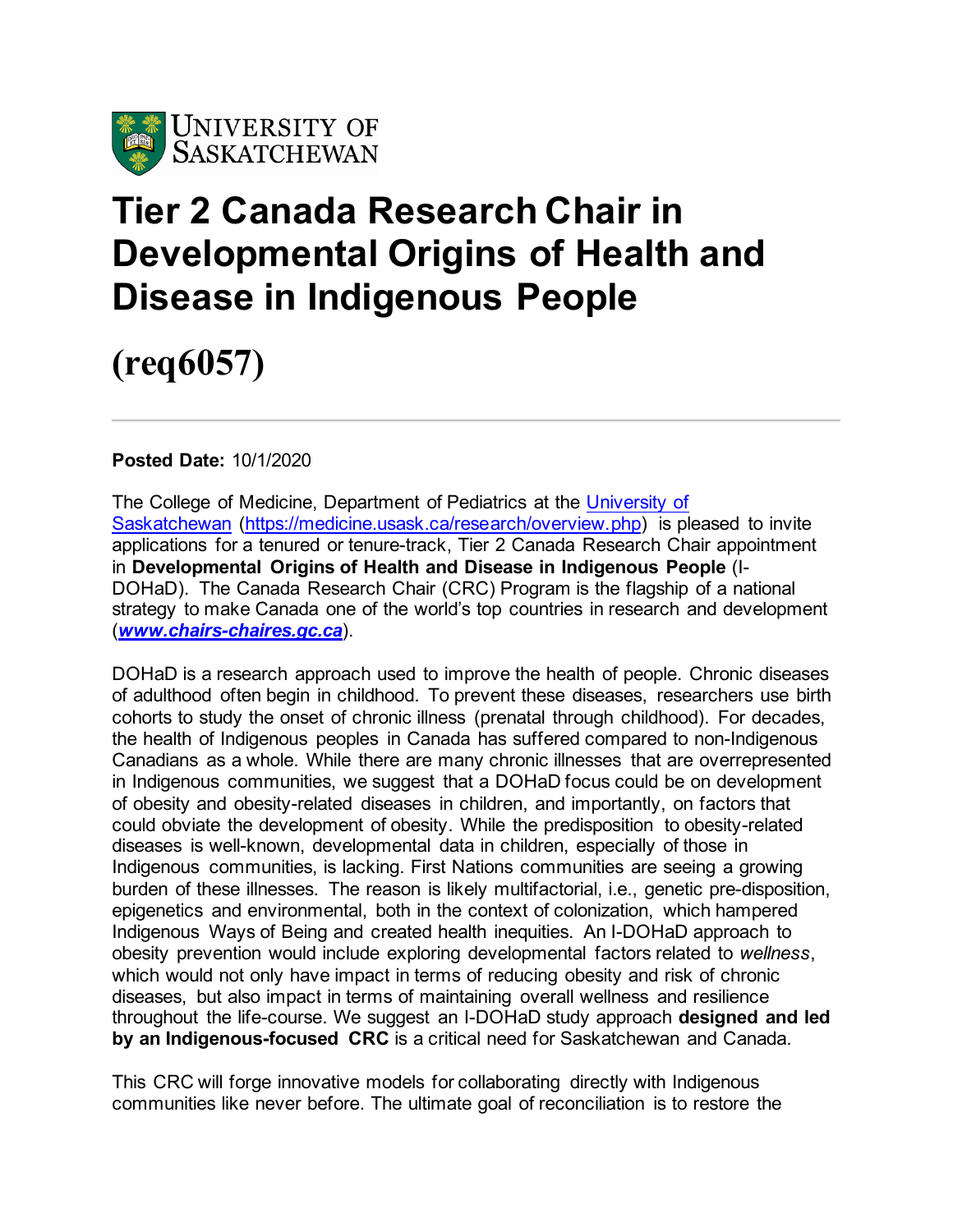relationship between Canada's Indigenous and Settler peoples. Healthy human development is a fundamental part of the reconciliation goal, so this proposal should be well received by Indigenous communities. The project has been and will continue to be designed in collaboration with Indigenous communities. That being said, it is incorrect to assume that Indigenous communities will want all aspects of the above proposal. The specific research focus will remain open to community involvement working with the Chair on projects that are of mutual interest.

The successful candidate will lead an innovative program that will engage with and work in collaboration with Indigenous communities. The CRC will establish a research program that will create a program with a body of data for analysis using a range of platforms of research (e.g. basic science, clinical epidemiology, social sciences, environmental sciences). Housed in the Department of Pediatrics, the successful candidate will be positioned to develop extensive collaborations with members from the universities of Saskatchewan, Regina, and the First Nations University of Canada. This includes, but not limited to those interested in Indigenous Health, Medical Geography, and Health Care History (College of Medicine, the Cameco Chair in Indigenous Health and Wellness, Arts & Science, School of Public Policy, Department of Computer Science, College of Nursing, and the Indigenous Peoples' Health Research Centre). Beyond Saskatchewan, this CRC will create and extend collaborative applications from national and international sources

The University of Saskatchewan is one of Canada's top 15 research-intensive universities. Its main campus is situated on Treaty 6 Territory and the Homeland of the Métis. The University of Saskatchewan is located in Saskatoon, Saskatchewan, a city on the banks of the South Saskatchewan River known for its quality of life, diverse and thriving economic base, a vibrant arts community and a full range of leisure opportunities. The University has a reputation for excellence in teaching, research and scholarly activities and offers a full range of undergraduate, graduate, and professional programs to a student population of over 25,000. The Department of Pediatrics, College of Medicine looks forward to the new Jim Pattison Children's hospital. With the new facility comes a stronger and renewed mandate to develop programs of child health research for the province and the world. This CRC program will be a major part of the new hospital and its mandate for research [\(https://medicine.usask.ca/department/clinical/pediatrics.php#Partners\).](https://medicine.usask.ca/department/clinical/pediatrics.php#Partners)

## **Qualifications**

Potential candidates will preferably identify as Indigenous and have a proven track record of working well with Indigenous people. They must hold a doctoral degree or equivalent, and must have a record of research that establishes the ability to lead this DOHaD program. The research background could be from a variety of areas including but not limited to clinical health and epidemiology, Indigenous studies, basic science, social pediatrics, environmental sciences, law, medical geography.

Tier 2 Chairs are intended for exceptional emerging scholars with less than 10 years of experience as an active researcher in their field at the time of nomination. Applicants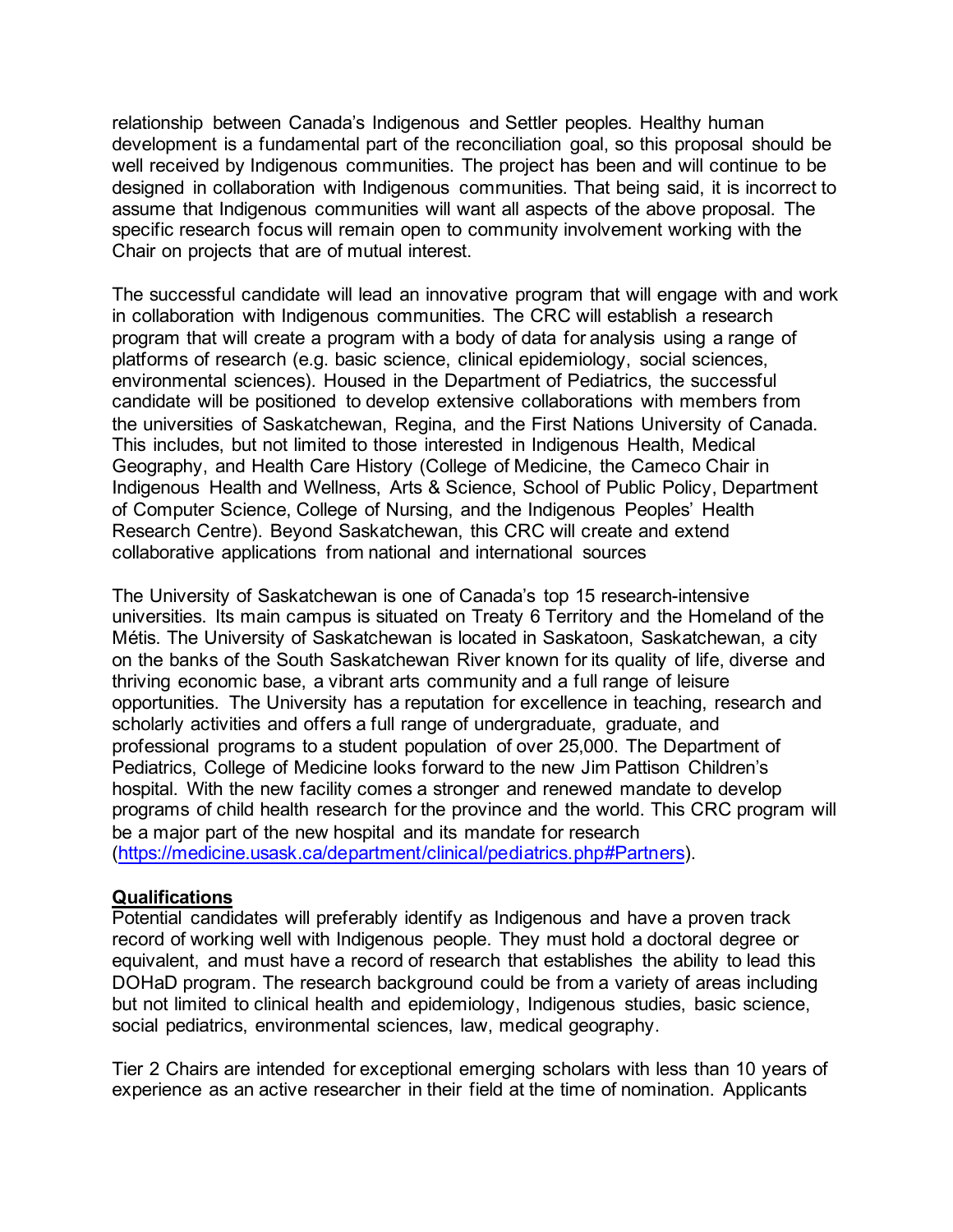who are more than 10 years from having earned their highest degree (and where career breaks exist, such as maternity, parental or extended sick leave, clinical training, etc.) may have their eligibility for a Tier 2 Chair assessed through the program's Tier 2 justification process. Please contact the Strategic Research Initiatives (SRI) unit for more information [\(sri.support@usask.ca\).](mailto:sri.support@usask.ca)

The successful applicant will be appointed as a tenured or tenure-track faculty member at the Assistant or Associate Professor level in the College of Medicine and will be nominated for a Tier 2 Canada Research Chair. The CRC nomination is subject to review and final approval by the Canada Research Chairs Program.

The standard salary bands for this position for the 2020-2021 academic year are as follows: Assistant Professor – \$96,301 - \$115,723; Associate Professor – \$115,723 – \$135,145, with the possibility of merit-based additions. This position includes a comprehensive benefits package which includes a dental, health and extended vision care plan; pension plan, life insurance (compulsory and voluntary), academic long term disability, sick leave, travel insurance, death benefits, an employee assistance program, a professional expense allowance, and a flexible health and wellness spending program.

## **How to Apply**

Complete applications will include a detailed curriculum vitae, a research statement, a teaching statement, and the names and contact information of three references. Interested candidates must submit their application using the University's online application portal. Click on the "Apply Now" button (top left side of the page) to submit an application. Visit the "Tips for Applying" page [\(https://careers.usask.ca/tips](https://careers.usask.ca/tips-for-applying.php)[for-applying.php\)](https://careers.usask.ca/tips-for-applying.php) for instructions on how to apply. As part of the application process, applicants will be asked to complete a voluntary employment equity survey.

Review of applications will begin in January 2021; however, applications will be accepted and evaluated until the position is filled. The anticipated start date is January 1, 2022, but is negotiable.

The impact of leaves (e.g., parental leave, extended leave due to illness, etc.) will be carefully considered when reviewing the candidate's record of research achievement. Therefore, candidates are encouraged to explain in their application how career interruptions may have impacted them.

The University of Saskatchewan is committed to supporting employees in need of accommodation in an employment context. For more information on the University of Saskatchewan's accommodation policy, please contact [carine.paley@usask.ca](mailto:carine.paley@usask.ca) (306-966-6278).

All qualified candidates, Canadian and other nationalities, are encouraged to apply. The University encourages applications from members of the four designated equity groups